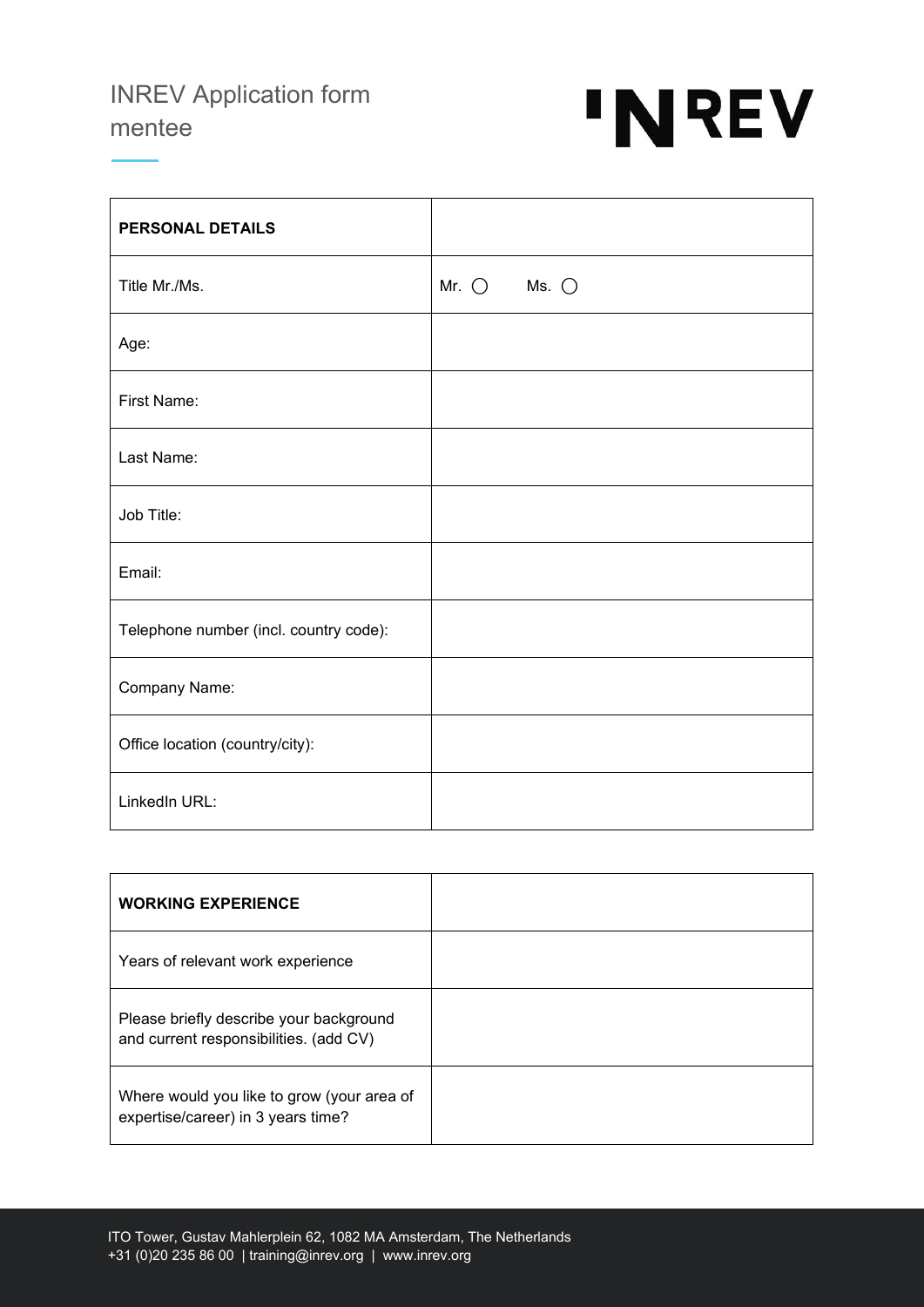## 'NREV

Can you describe a challenge you are experiencing and trying to overcome in your role?

| PERSONAL MOTIVATION                                                                                                                            |                                                                                                                                                                                 |       |
|------------------------------------------------------------------------------------------------------------------------------------------------|---------------------------------------------------------------------------------------------------------------------------------------------------------------------------------|-------|
| Why are you motivated to join INREV's<br>mentorship programme as a mentee?                                                                     |                                                                                                                                                                                 |       |
| What's the #1 thing you would like to get<br>out of your mentorship? Please add a<br>more specific description in the comment<br>box. Options: | General career advice and guidance<br>Industry-specific knowledge<br>Personal growth - e.g. soft skills<br><b>Negotiation skills</b><br>Expanding my network<br>Other (specify) | UOOOO |
| Please list three agenda topics that you'd<br>like to see covered during your mentorship<br>meetings:                                          |                                                                                                                                                                                 |       |
| Describe your ideal mentor:                                                                                                                    |                                                                                                                                                                                 |       |
| On a scale of 1-5 (5 very important, 1 not<br>important), how important do you consider<br>the following factors. Factors included will<br>be: | Building a network in my country                                                                                                                                                | 12345 |
|                                                                                                                                                | Building a network throughout Europe                                                                                                                                            | 12345 |
|                                                                                                                                                | Building a network in the sector(s)<br>I am active in                                                                                                                           | 12345 |